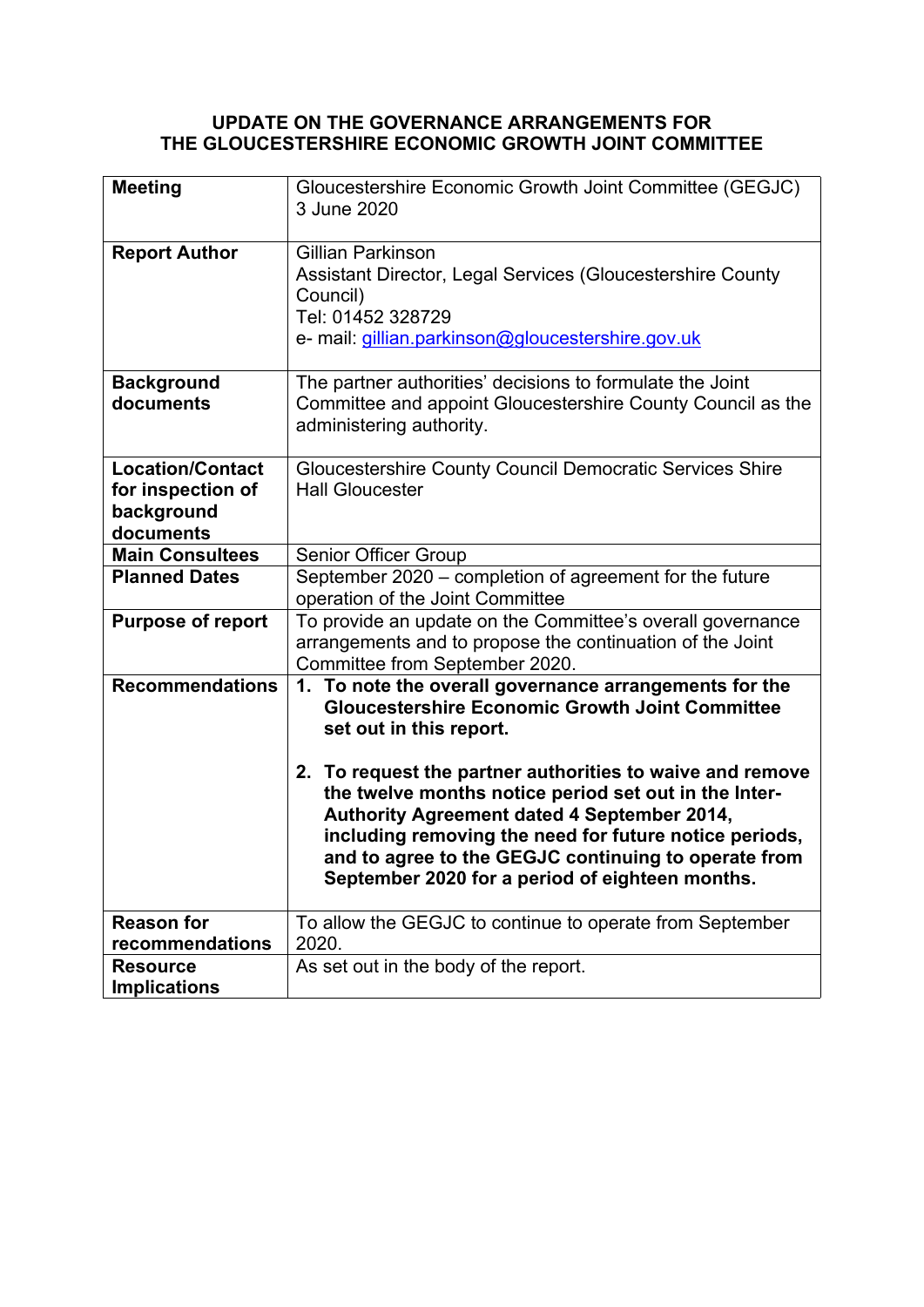## 1. **Background**

- 1.1 The Committee was formed<sup>i</sup> on 4 September 2014 through an Inter Authority Agreement (IAA) between the County Council and Gloucestershire district authorities, which sets out the parameters within which it is to operate and its terms of reference.
- 1.2 Under the IAA, GEGJC has executive powers which are broadly defined, including:

*"To do anything it considers likely to achieve the promotion or improvement of the economic wellbeing of the area of Gloucestershire."*

However, these powers are constrained by the following factors:

- Each individual partner retains the right to promote or undertake economic activity within its area (albeit the agreement also requires partners to advise GEGJC before adopting a position that is at odds with that of the joint committee):
- GEGJC is required to obtain the prior agreement of each partner(s) before considering a matter for decision in respect of that partner's area;
- The budget available to GEGJC

## **2. The GEGJC decision making powers**

- 2.1 The GEGJC is empowered to take executive decisions within the scope of its powers, which, as mentioned above, are broad in their definition.
- 2.2 The GEGJC confirmed at its meeting on 21 November 2018 that each member of the Committee will need to be empowered by their relevant Council to enable them to take the decision to be taken at the Committee. This would have been a matter for each partner authority at the time the Committee was established in 2014.

As mentioned above, the requirement set out in the IAA confirms the GEGJC shall not consider a matter for decision in respect of a partner authority's area without first obtaining the prior agreement of that partner authority.

In other words, in theory a partner can prevent GEGJC from considering a decision, but once it has granted agreement for that decision to be considered, that decision rests with and is subject to a majority vote by GEGJC.

- 2.2 Decisions are to be taken by majority vote of the voting members of the committee (with provisions for a quorum and chair's casting vote also set out). The Chair of the GFirst LEP and one other member are also members of the committee, although they do not have any voting powers.
- 2.3 The IAA also confirms that the GCC constitution shall apply to the committee. This means that the procedural rules of decision making set out in the GCC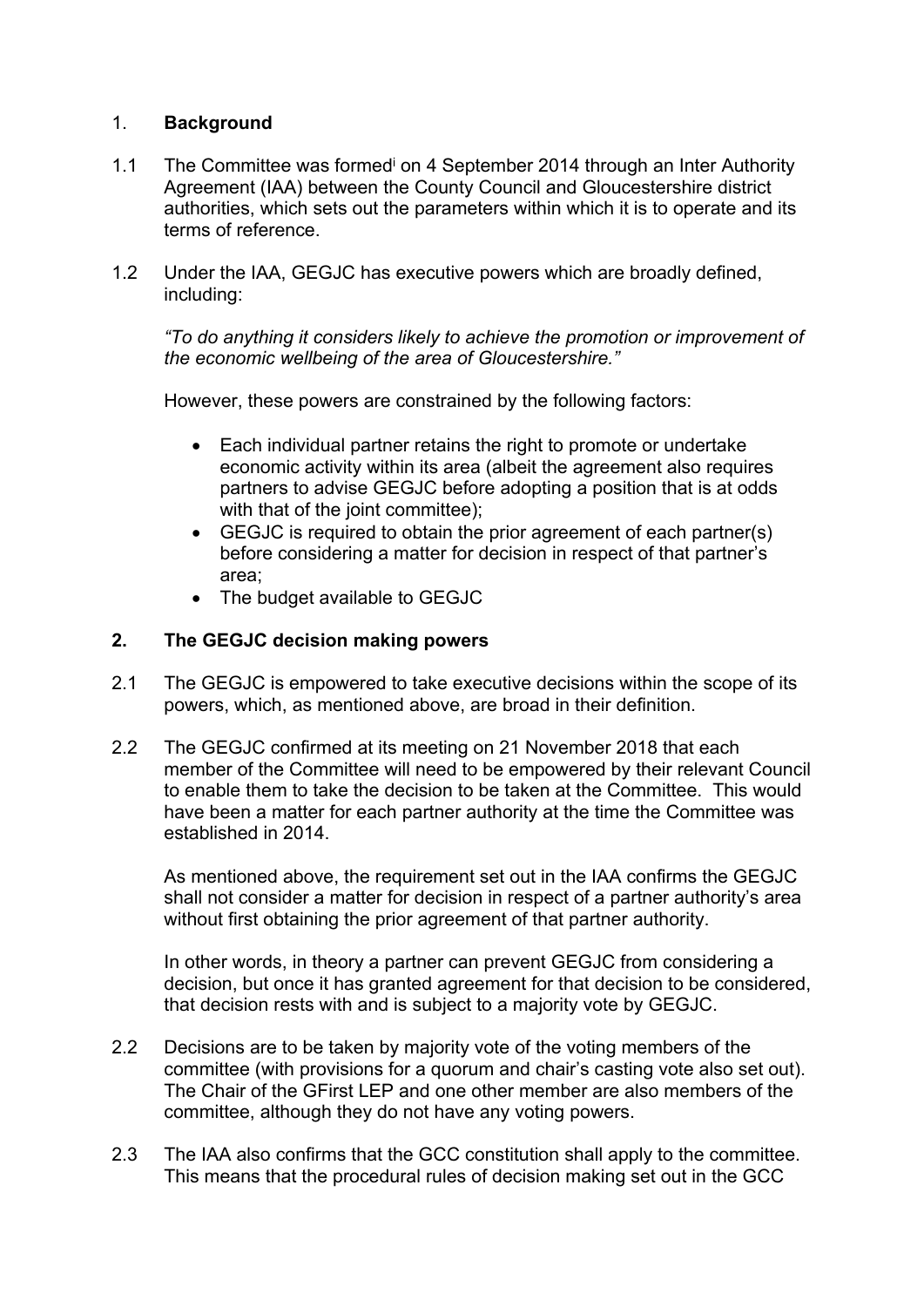constitution apply where the committee is taking executive decisions, including:

- Meetings to be conducted in public
- A forward plan of decisions to be considered by the committee
- Reports to be published 5 days in advance<br>- Decision notices published following the me
- Decision notices published following the meeting
- 2.4 Any decisions taken by GEGJC are subject to the call-in procedures of each of the partner authority. If one partner calls in a decision, it is subject to the procedures of that partner individually. If more than one partner calls in a decision, it is to be considered jointly by the Joint Economic Growth Scrutiny **Committee.**

### 3. **Governance arrangements to support the GEGJC**

- 3.1 The IAA confirms that Gloucestershire County Council is responsible for the governance of the Committee, as the Administering Authority.
- 3.2 A Senior Officers Group has been established to support the partnership, but formal governance remains the responsibility of the Administering Authority, in particular:
	- GCC's s151 officer acts as the s151 officer for GEGJC.
	- GCC's monitoring officer acts as the monitoring officer for GEGJC

### 4. **GEGJC's Budget Setting process**

- 4.1 The Senior Officers Group oversees the formation and development of GEGJC's draft budget, essentially negotiating and proposing how much each authority should contribute.
- 4.2 Each authority's contribution is then taken through the budget-setting cycle as part of its own decision-making processes, referring any proposed amendments to the draft budget back to GEGJC.

Each partner has until 18<sup>th</sup> February each year to approve any amendments to the draft budget.

The final budget is then approved by GEGJC by 28<sup>th</sup> February.

4.3 In the event that either partners or GEGJC fails to approve a draft budget by 26<sup>th</sup> February, the joint committee operates within the previous year's budget (adjusted for inflation) until such time as agreement is reached.

### 5. **Future arrangements for the GEGJC**

5.1 The IAA confirms that the initial term for the GEGJC was for a five year term which is due to end in September 2020. Therefore, arrangements now need to be put in place for the future operation of the Joint Committee. However,